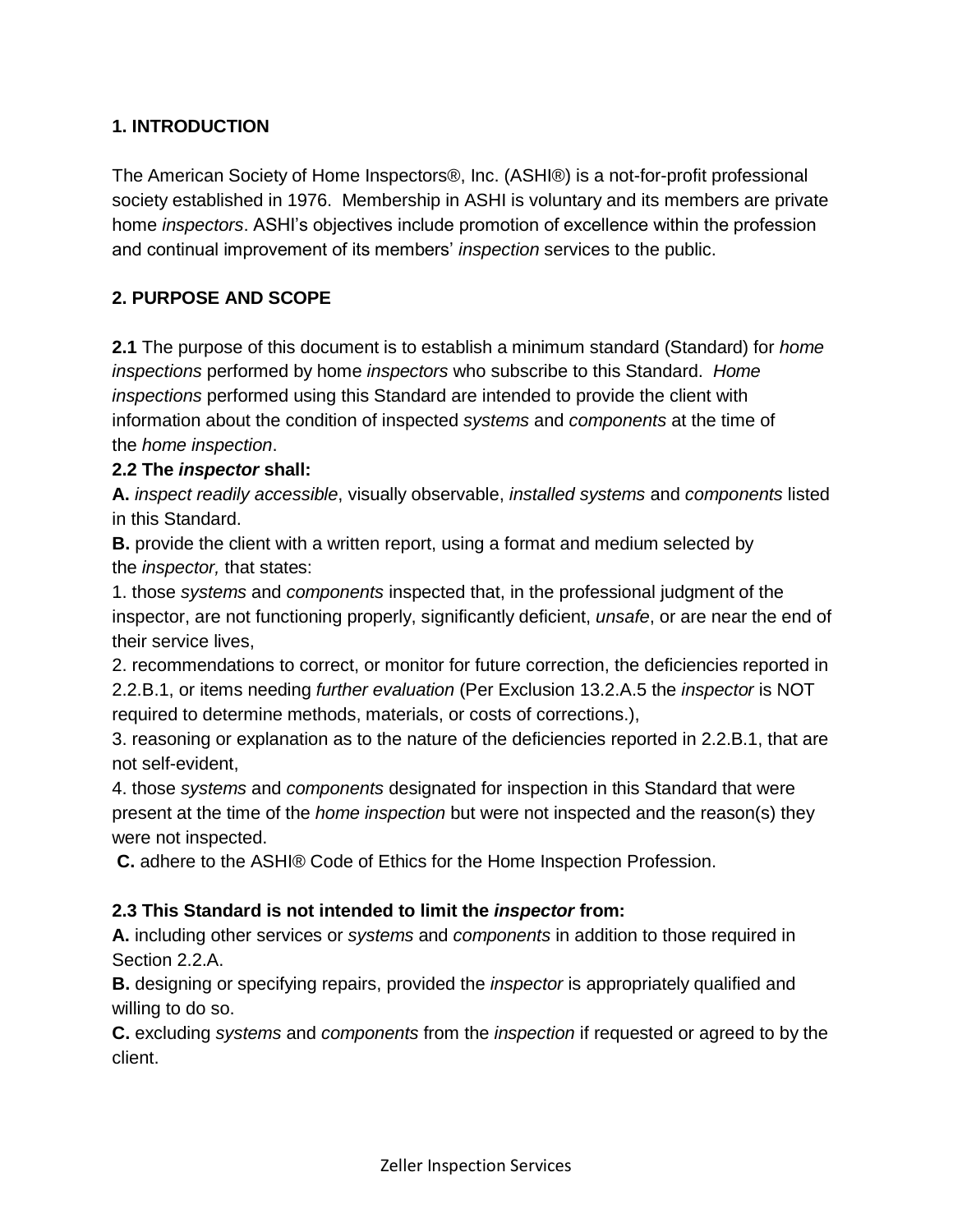# **3. STRUCTURAL COMPONENTS**

#### **3.1 The** *inspector* **shall:**

**A.** *inspect structural components* including the foundation and framing.

- **B.** *describe*:
- 1. the methods used to *inspect under-floor crawlspaces* and attics.
- 2. the foundation.
- 3. the floor structure.
- 4. the wall structure.
- 5. the ceiling structure.
- 6. the roof structure.

## **3.2 The** *inspector* **is NOT required to:**

**A.** provide engineering or architectural services or analysis.

**B.** offer an opinion about the adequacy of structural *systems* and *components*.

**C.** enter *under-floor crawlspace* areas that have less than 24 inches of vertical clearance between *components* and the ground or that have an access opening smaller than 16 inches by 24 inches.

**D**. traverse attic load-bearing *components* that are concealed by insulation or by other materials.

# **4. EXTERIOR**

## **4.1 The** *inspector* **shall:**

- **A.** *inspect*:
- 1. *wall coverings*, flashing, and trim.
- 2. exterior doors.

3. attached and adjacent decks, balconies, stoops, steps, porches, and their associated railings.

4. eaves, soffits, and fascias where accessible from the ground level.

5. vegetation, grading, surface drainage, and retaining walls that are likely to adversely affect the building.

- 6. adjacent and entryway walkways, patios, and driveways.
- **B.** *describe wall coverings*.

#### **4.2 The** *inspector* **is NOT required to** *inspect***:**

- **A.** screening, shutters, awnings, and similar seasonal accessories.
- **B.** fences, boundary walls, and similar structures.
- **C.** geological and soil conditions.
- **D.** *recreational facilities*.
- **E.** outbuildings other than garages and carports.
- **F.** seawalls, break-walls, and docks.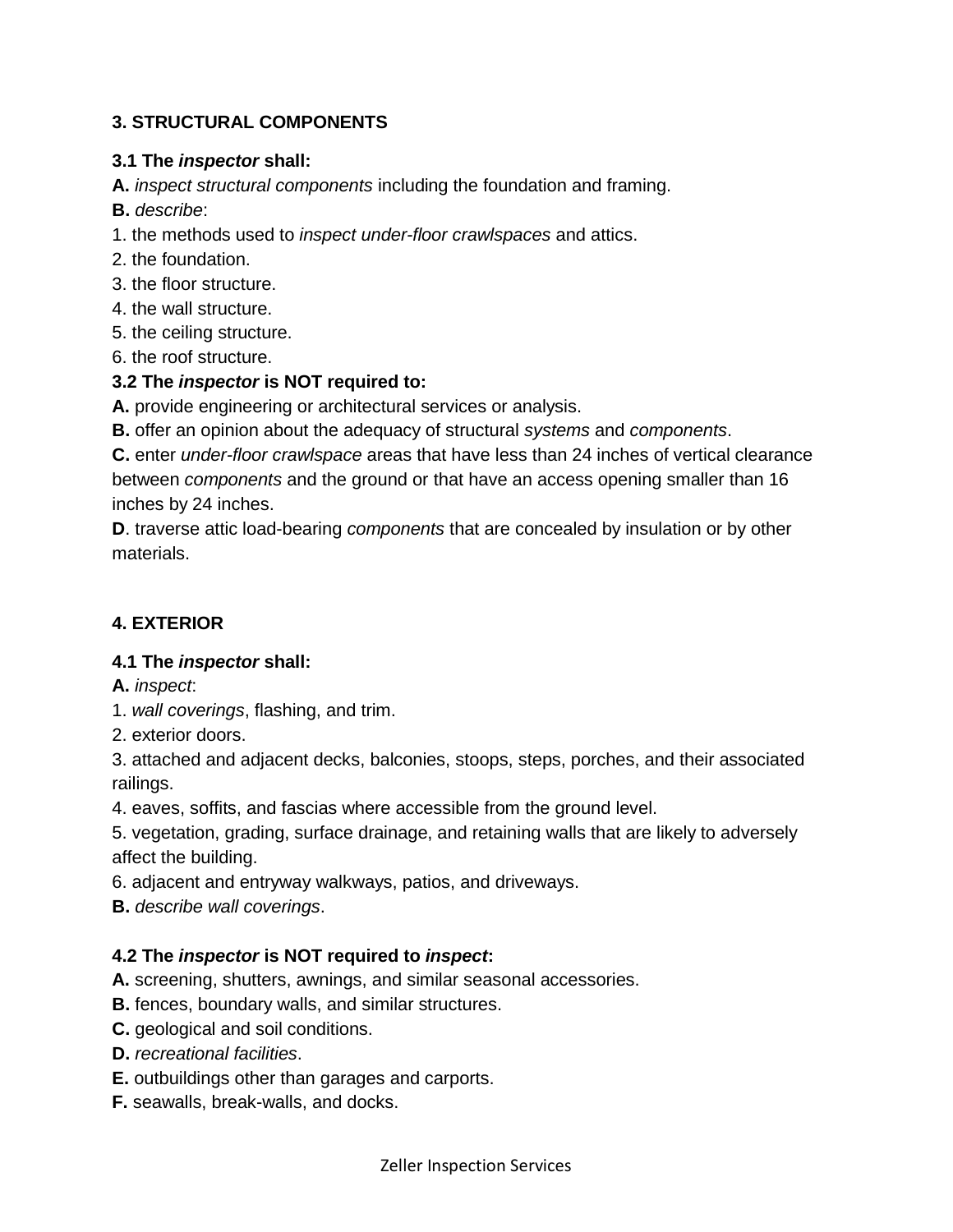**G.** erosion control and earth stabilization measures.

## **5. ROOFING**

## **5.1 The** *inspector* **shall:**

- **A.** *inspect*:
- 1. roofing materials.
- 2. *roof drainage systems*.
- 3. flashing.
- 4. skylights, chimneys, and roof penetrations.
- **B.** *describe*:
- 1. roofing materials.
- 2. methods used to *inspect* the roofing.

# **5.2 The** *inspector* **is NOT required to** *inspect***:**

- **A.** antennae.
- **B.** interiors of vent *systems,* flues, and chimneys that are not *readily accessible*.
- **C.** other *installed* accessories.

# **6. PLUMBING**

# **6.1 The** *inspector* **shall:**

**A.** *inspect*:

- 1. interior water supply and distribution *systems* including fixtures and faucets.
- 2. interior drain, waste, and vent *systems* including fixtures.
- 3. water heating equipment and hot water supply *systems*.
- 4. vent *systems*, flues, and chimneys.
- 5. fuel storage and fuel distribution *systems*.
- 6. sewage ejectors, sump pumps, and related piping.
- **B.** *describe*:
- 1. interior water supply, drain, waste, and vent piping materials.
- 2. water heating equipment including energy source(s).
- 3. location of main water and fuel shut-off valves.

# **6.2 The** *inspector* **is NOT required to:**

## **A.** *inspect*:

- 1. clothes washing machine connections.
- 2. interiors of vent *systems,* flues, and chimneys that are not *readily accessible*.
- 3. wells, well pumps, and water storage related equipment.
- 4. water conditioning *systems*.
- 5. solar, geothermal, and other renewable energy water heating *systems*.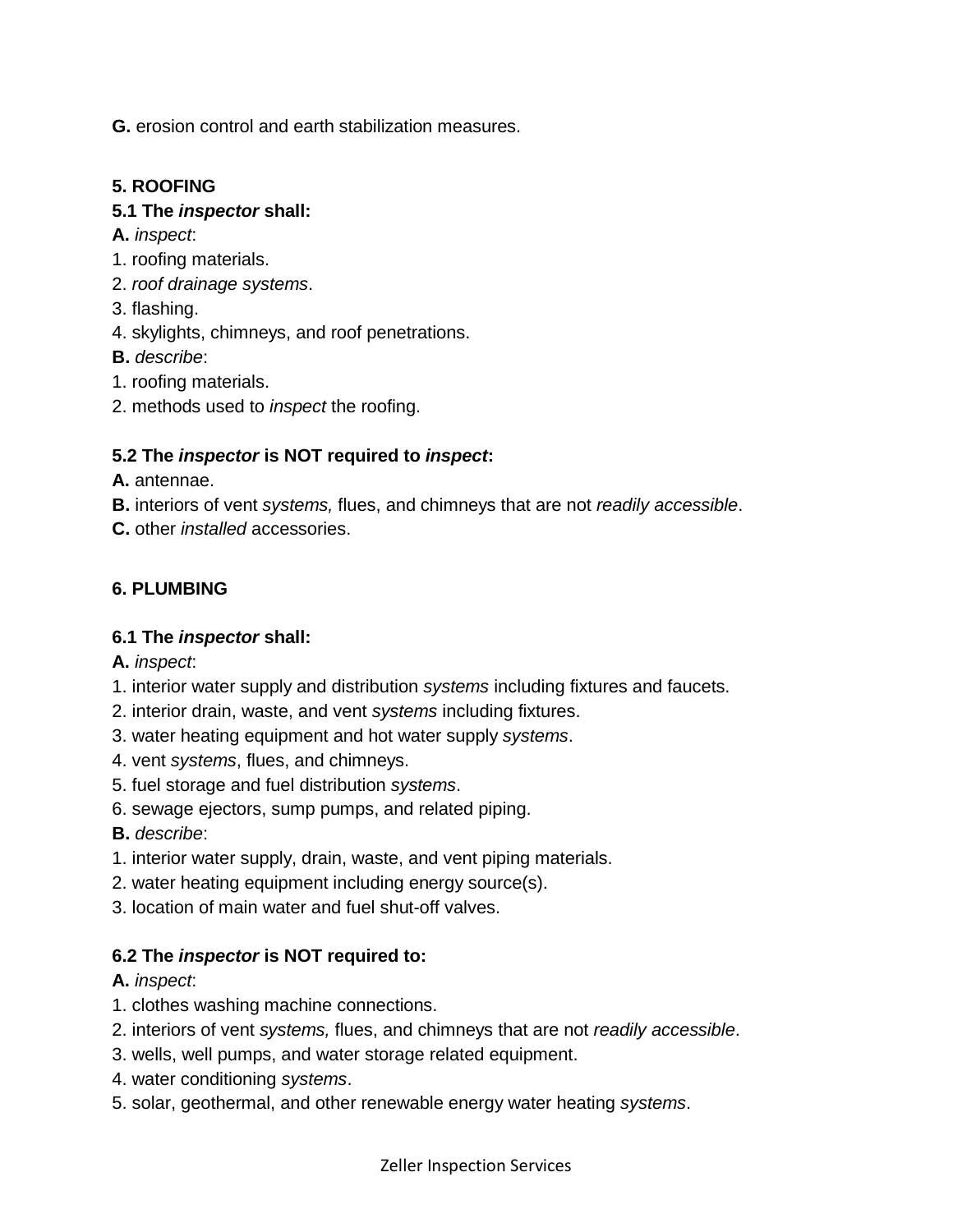6. manual and automatic fire extinguishing and sprinkler *systems* and landscape irrigation *systems*.

7. septic and other sewage disposal *systems*.

**B.** determine:

1. whether water supply and sewage disposal are public or private.

- 2. water quality.
- 3. the adequacy of combustion air *components.*
- **C.** measure water supply flow and pressure, and well water quantity.
- **D.** fill shower pans and fixtures to test for leaks.

#### **7. ELECTRICAL**

#### **7.1 The** *inspector* **shall:**

- **A.** *inspect*:
- 1. service drop.
- 2. service entrance conductors, cables, and raceways.
- 3. service equipment and main disconnects.
- 4. service grounding.
- 5. interior *components* of service panels and subpanels.
- 6. conductors.
- 7. overcurrent protection devices.
- 8. a *representative number* of *installed* lighting fixtures, switches, and receptacles.
- 9. ground fault circuit interrupters and arc fault circuit interrupters.

#### B**.** *describe*:

- 1. amperage rating of the service.
- 2. location of main disconnect(s) and subpanels.
- 3. presence or absence of smoke alarms and carbon monoxide alarms.
- 4. the predominant branch circuit *wiring method*.

#### **7.2 The** *inspector* **is NOT required to:**

#### **A.** *inspect*:

1. remote control devices.

2. or test smoke and carbon monoxide alarms, security *systems*, and other signaling and warning devices.

3. low voltage wiring *systems* and *components*.

4. ancillary wiring *systems* and *components* not a part of the primary electrical power distribution *system*.

5. solar, geothermal, wind, and other renewable energy *systems.*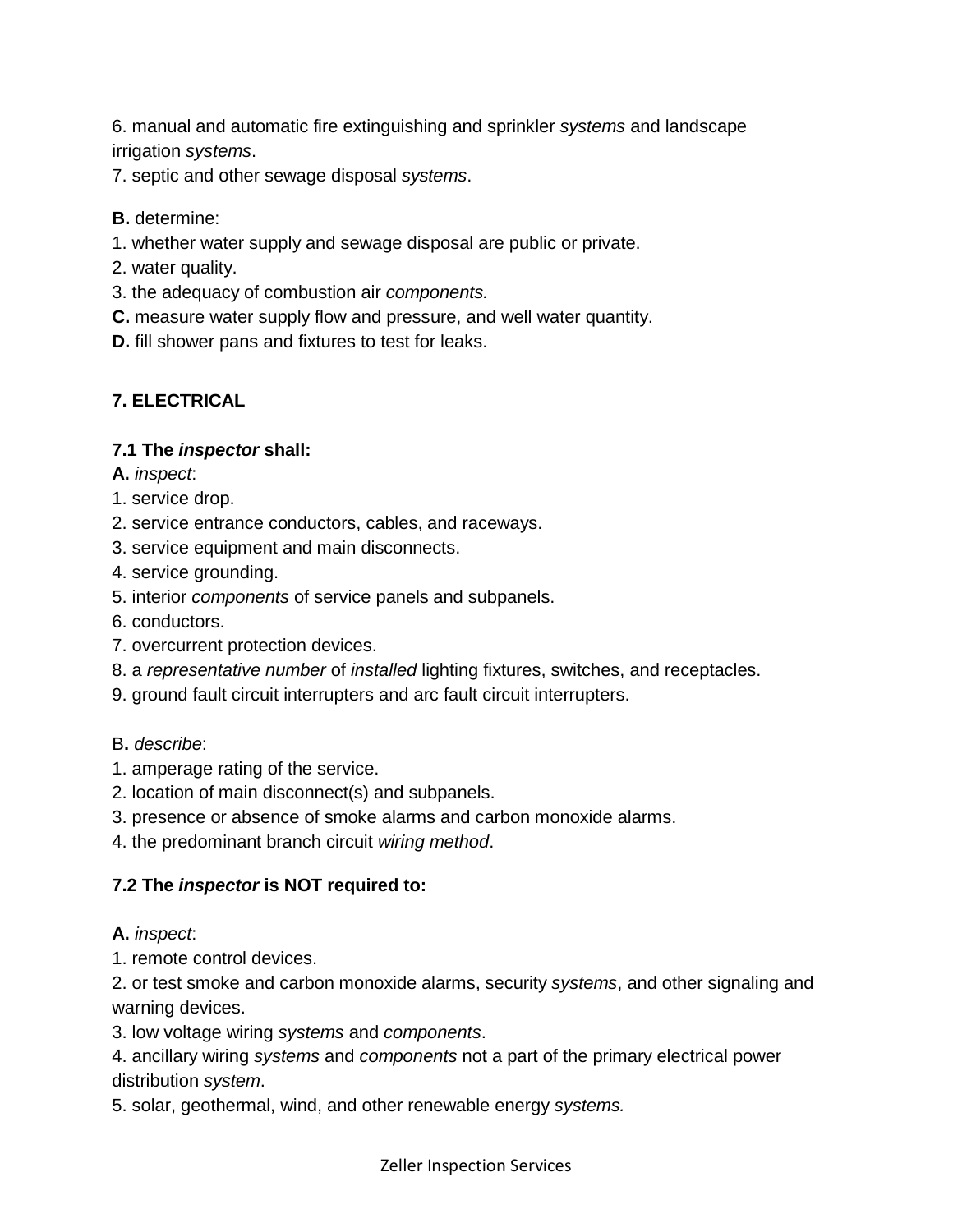**B.** measure amperage, voltage, and impedance.

**C.** determine the age and type of smoke alarms and carbon monoxide alarms **8. HEATING**

#### **8.1 The** *inspector* **shall:**

**A.** open *readily openable access panels*.

**B.** *inspect*:

- 1. *installed* heating equipment.
- 2. vent *systems*, flues, and chimneys.
- 3. distribution *systems*.
- **C.** *describe*:
- 1. energy source(s).
- 2. heating *systems*.

#### **8.2 The** *inspector* **is NOT required to:**

**A.** *inspect*:

- 1. interiors of vent *systems,* flues, and chimneys that are not *readily accessible*.
- 2. heat exchangers.
- 3. humidifiers and dehumidifiers.
- 4. electric air cleaning and sanitizing devices.
- 5. heating systems using ground-source, water-source, solar, and renewable energy technologies.
- 6. heat-recovery and similar whole-house mechanical ventilation *systems.*

#### **B.** determine:

- 1. heat supply adequacy and distribution balance.
- 2. the adequacy of combustion air *components.*

#### **9. AIR CONDITIONING**

#### **9.1 The** *inspector* **shall:**

**A.** open *readily openable access panels*.

#### **B.** *inspect*:

- 1. central and permanently *installed* cooling equipment.
- 2. distribution *systems*.

#### **C.** *describe*:

- 1. energy source(s).
- 2. cooling *systems*.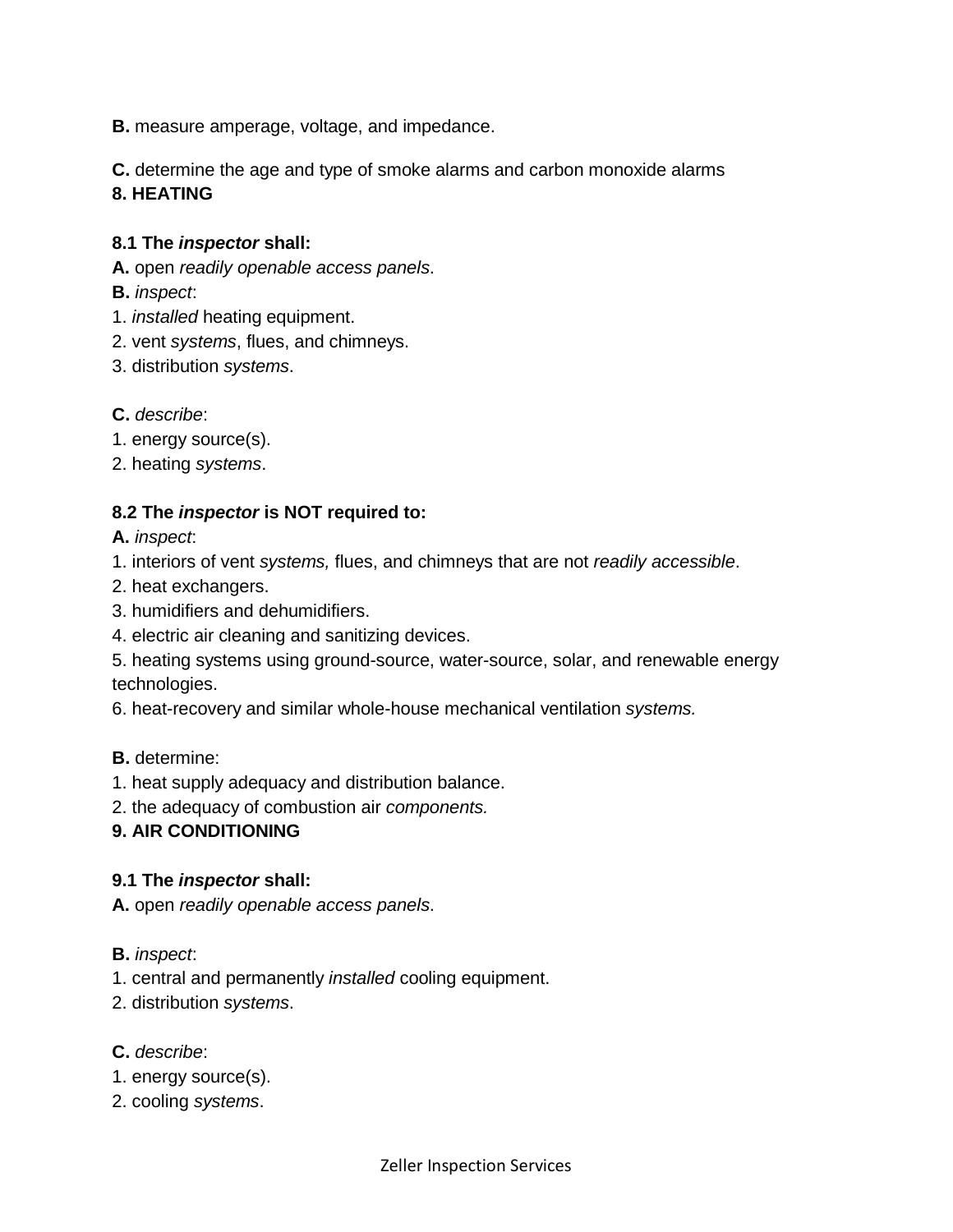## **9.2 The** *inspector* **is NOT required to:**

**A.** *inspect* electric air cleaning and sanitizing devices.

**B.** determine cooling supply adequacy and distribution balance.

**C.** *inspect* cooling units that are not permanently *installed* or that are *installed* in windows.

**D.** *inspect* cooling systems using ground-source, water-source, solar, and renewable energy technologies.

## **10. INTERIORS**

## **10.1 The** *inspector* **shall** *inspect***:**

**A.** walls, ceilings, and floors.

**B.** steps, stairways, and railings.

**C.** countertops and a *representative number* of *installed* cabinets.

**D.** a *representative number* of doors and windows.

**E.** garage vehicle doors and garage vehicle door operators.

**F.** *installed* ovens, ranges, surface cooking appliances, microwave ovens, dishwashing machines, and food waste grinders by using normal operating controls to activate the primary function.

# **10.2 The** *inspector* **is NOT required to** *inspect***:**

**A.** paint, wallpaper, and other finish treatments.

- **B.** floor coverings.
- **C.** window treatments.
- **D.** coatings on and the hermetic seals between panes of window glass.
- **E.** central vacuum *systems*.
- **F.** *recreational facilities*.

**G.** *installed* and free-standing kitchen and laundry appliances not listed in Section 10.1.F.

**H.** appliance thermostats including their calibration, adequacy of heating elements, self cleaning oven cycles, indicator lights, door seals, timers, clocks, timed features, and other specialized features of the appliance.

**I.** operate, or confirm the operation of every control and feature of an inspected appliance.

# **11. INSULATION AND VENTILATION**

# **11.1 The** *inspector* **shall:**

**A.** *inspect*:

- 1. insulation and vapor retarders in unfinished spaces.
- 2. ventilation of attics and foundation areas.
- 3. kitchen, bathroom, laundry, and similar exhaust *systems.*
- 4. clothes dryer exhaust *systems.*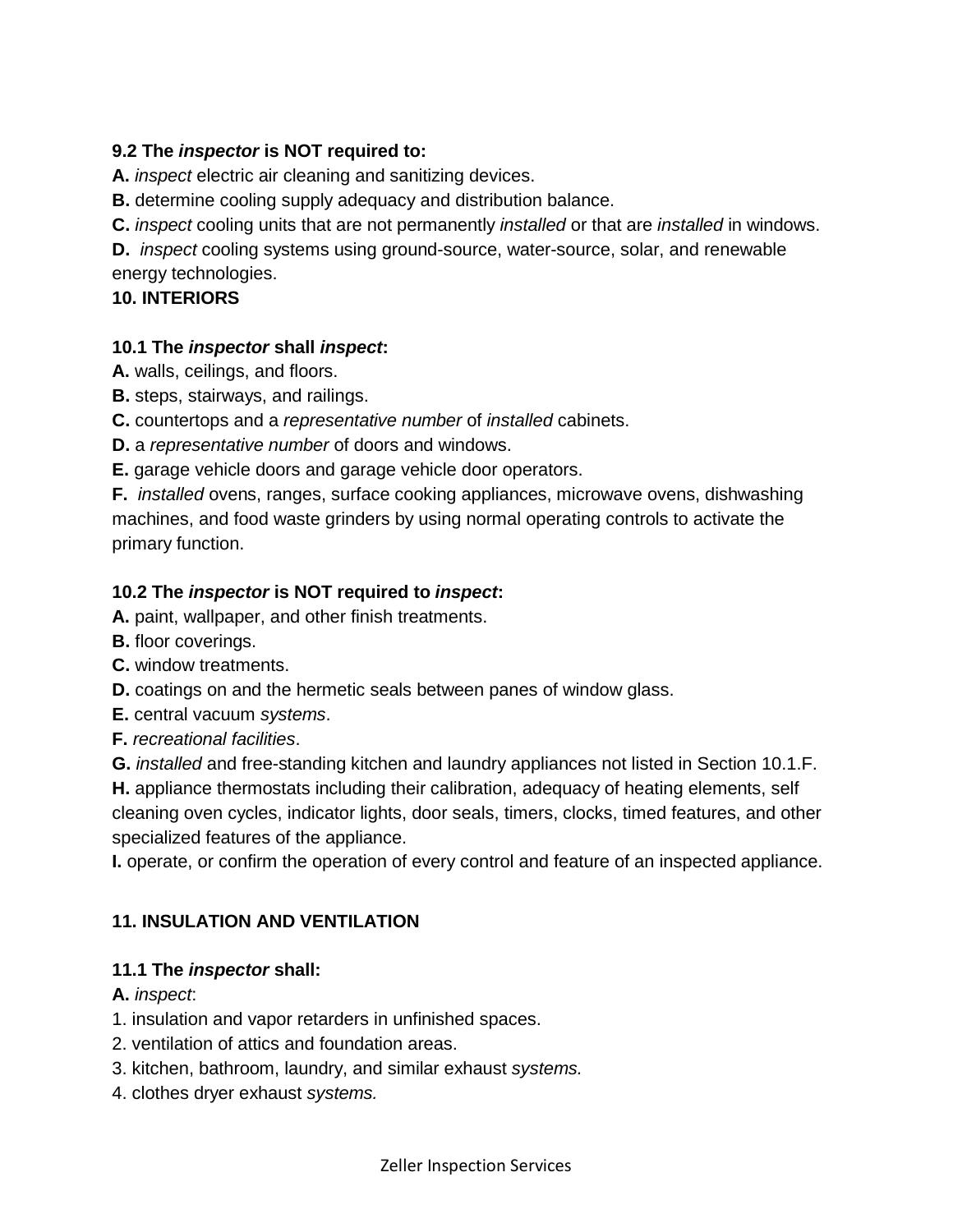## **B.** *describe*:

- 1. insulation and vapor retarders in unfinished spaces.
- 2. absence of insulation in unfinished spaces at conditioned surfaces.

# **11.2** The *inspector* is NOT required to disturb insulation.

# **12. FIREPLACES AND FUEL-BURNING APPLIANCES**

## **12.1 The** *inspector* **shall:**

# **A.** *inspect*:

- **1.** fuel-burning fireplaces, stoves, and fireplace inserts.
- **2**. fuel-burning accessories *installed* in fireplaces.
- **3.** chimneys and vent *systems.*
- **B.** *describe systems* and *components* listed in 12.1.A.1 and .2.

# **12.2 The** *inspector* **is NOT required to:**

## **A.** *inspect*:

- 1. interiors of vent *systems,* flues, and chimneys that are not *readily accessible*.
- 2. fire screens and doors.
- 3. seals and gaskets.
- 4. automatic fuel feed devices.
- 5. mantles and fireplace surrounds.
- 6. combustion air *components* and to determine their adequacy.
- 7. heat distribution assists (gravity fed and fan assisted).
- 8. fuel-burning fireplaces and appliances located outside the *inspected* structures.

**B.** determine draft characteristics.

**C.** move fireplace inserts and stoves or firebox contents.

# **13. GENERAL LIMITATIONS AND EXCLUSIONS**

# **13.1 General limitations**

**A.** The *inspector* is NOT required to perform actions, or to make determinations, or to make recommendations not specifically stated in this Standard.

- **B.** *Inspections* performed using this Standard:
- 1. are not *technically exhaustive*.
- 2. are not required to identify and to report:

a. concealed conditions, latent defects, consequential damages, and

b. cosmetic imperfections that do not significantly affect a component's performance of its intended function.

**C.** This Standard applies to buildings with four or fewer dwelling units and their attached and detached garages and carports.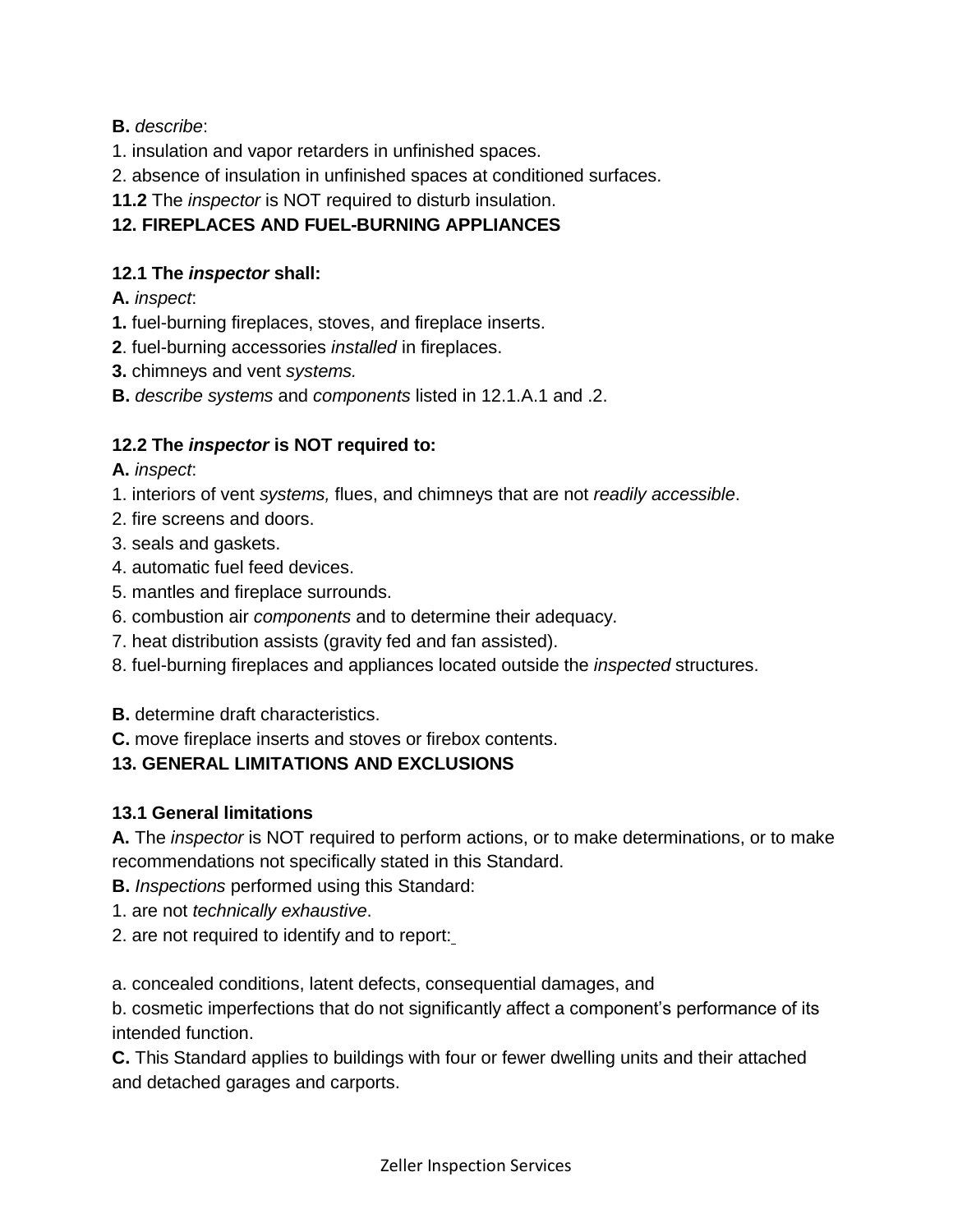**D.** This Standard shall not limit or prevent the inspector from meeting state statutes which license professional home inspection and home inspectors.

**E.** Redundancy in the description of the requirements, limitations, and exclusions regarding the scope of the *home inspection* is provided for emphasis only.

#### **13.2 General exclusions**

#### **A. The** *inspector* **is NOT required to determine:**

1. the condition of *systems* and *components* that are not *readily accessible*.

2. the remaining life expectancy of *systems* and *components*.

- 3. the strength, adequacy, effectiveness, and efficiency of *systems* and *components*.
- 4. the causes of conditions and deficiencies.
- 5. methods, materials, and costs of corrections.
- 6. future conditions including but not limited to failure of *systems* and *components*.

7. the suitability of the property for specialized uses.

8. compliance of *systems* and *components* with past and present requirements and guidelines (codes, regulations, laws, ordinances, specifications, installation and maintenance instructions, use and care guides, etc.).

9. the market value of the property and its marketability.

10. the advisability of purchasing the property.

11. the presence of plants, animals, and other life forms and substances that may be hazardous or harmful to humans including, but not limited to, wood destroying organisms, molds and mold-like substances.

12. the presence of environmental hazards including, but not limited to, allergens, toxins, carcinogens, electromagnetic radiation, noise, radioactive substances, and contaminants in building materials, soil, water, and air.

13. the effectiveness of *systems installed* and methods used to control or remove suspected hazardous plants, animals, and environmental hazards.

14. operating costs of *systems* and *components*.

15. acoustical properties of *systems* and *components*.

16. soil conditions relating to geotechnical or hydrologic specialties.

17**.** whether items, materials, conditions and *components* are subject to recall, controversy, litigation, product liability, and other adverse claims and conditions.

## **B. The** *inspector* **is NOT required to offer:**

1. or to perform acts or services contrary to law or to government regulations.

2. or to perform architectural, *engineering*, contracting, or surveying services or to confirm or to evaluate such services performed by others.

3. or to perform trades or professional services other than *home inspection*.

4. warranties or guarantees.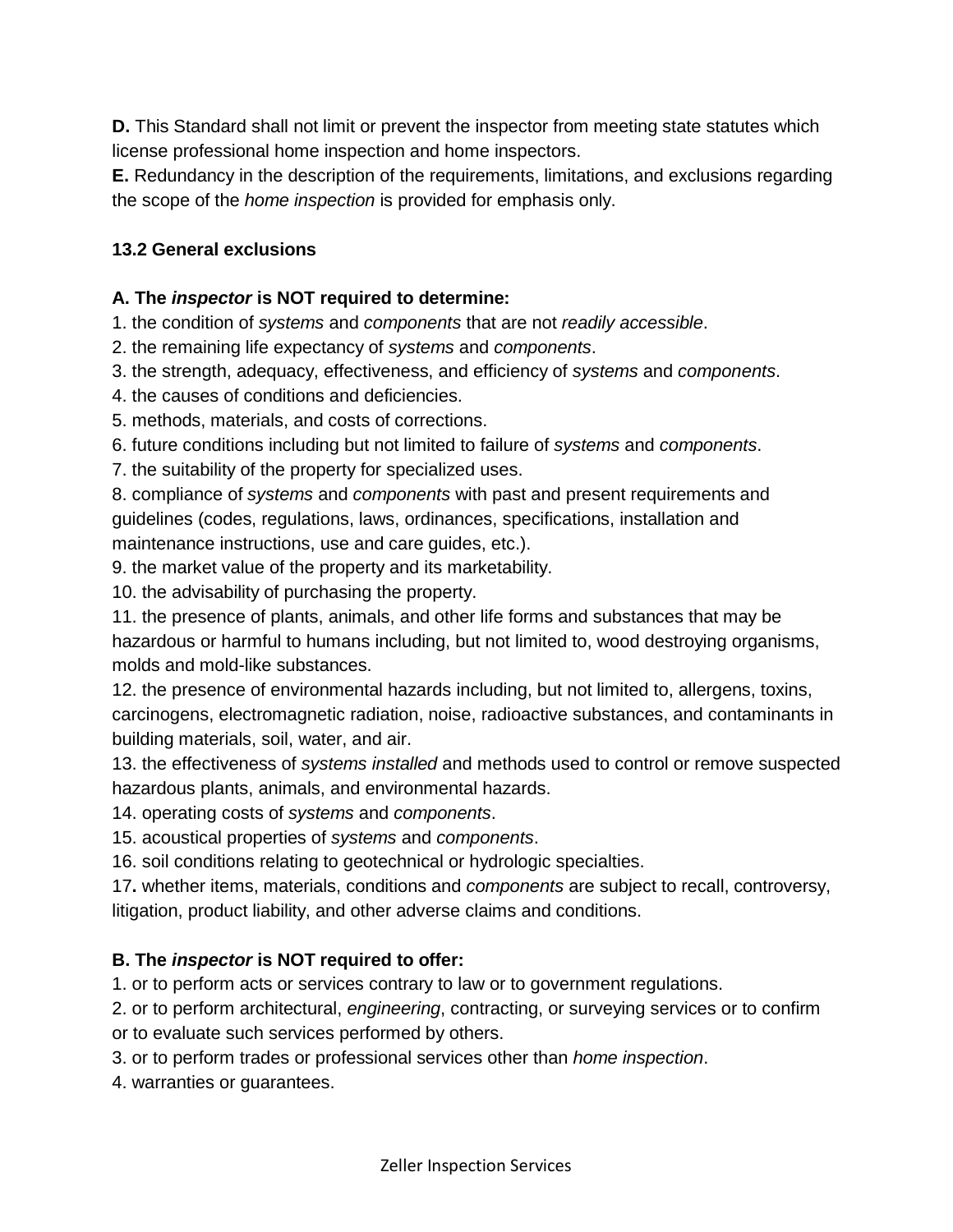#### **C. The** *inspector* **is NOT required to operate:**

- 1. *systems* and *components* that are *shut down* or otherwise inoperable.
- 2. *systems* and *components* that do not respond to *normal operating controls*.
- 3. shut-off valves and manual stop valves.
- 4. *automatic safety controls.*

#### **D. The** *inspector* **is NOT required to enter:**

1. areas that will, in the professional judgment of the *inspector*, likely be dangerous to the *inspector*or to other persons, or to damage the property or its *systems* and *components*. 2. *under-floor crawlspaces* and attics that are not *readily accessible*.

#### **E. The** *inspector* **is NOT required to** *inspect***:**

1. underground items including, but not limited to, underground storage tanks and other underground indications of their presence, whether abandoned or active.

2. items that are not *installed*.

3. *installed decorative* items.

4. items in areas that are not entered in accordance with 13.2.D.

5. detached structures other than garages and carports.

6. common elements and common areas in multi-unit housing, such as condominium properties and cooperative housing.

7. every occurrence of multiple similar *components.*

8. outdoor cooking appliances.

## **F. The** *inspector* **is NOT required to:**

1. perform procedures or operations that will, in the professional judgment of the *inspector*, likely be dangerous to the *inspector* or to other persons, or to damage the property or its *systems* or *components*.

2. *describe* or *report* on *systems* and *components* that are not included in this Standard and that were not *inspected*.

3. move personal property, furniture, equipment, plants, soil, snow, ice, and debris.

4. *dismantle systems* and *components,* except as explicitly required by this Standard.

5**.** reset, reprogram, or otherwise adjust devices, *systems,* and *components* affected by *inspection*required by this Standard.

6. ignite or extinguish fires, pilot lights, burners, and other open flames that require manual ignition.

7. probe surfaces that would be damaged or where no deterioration is visible or presumed to exist.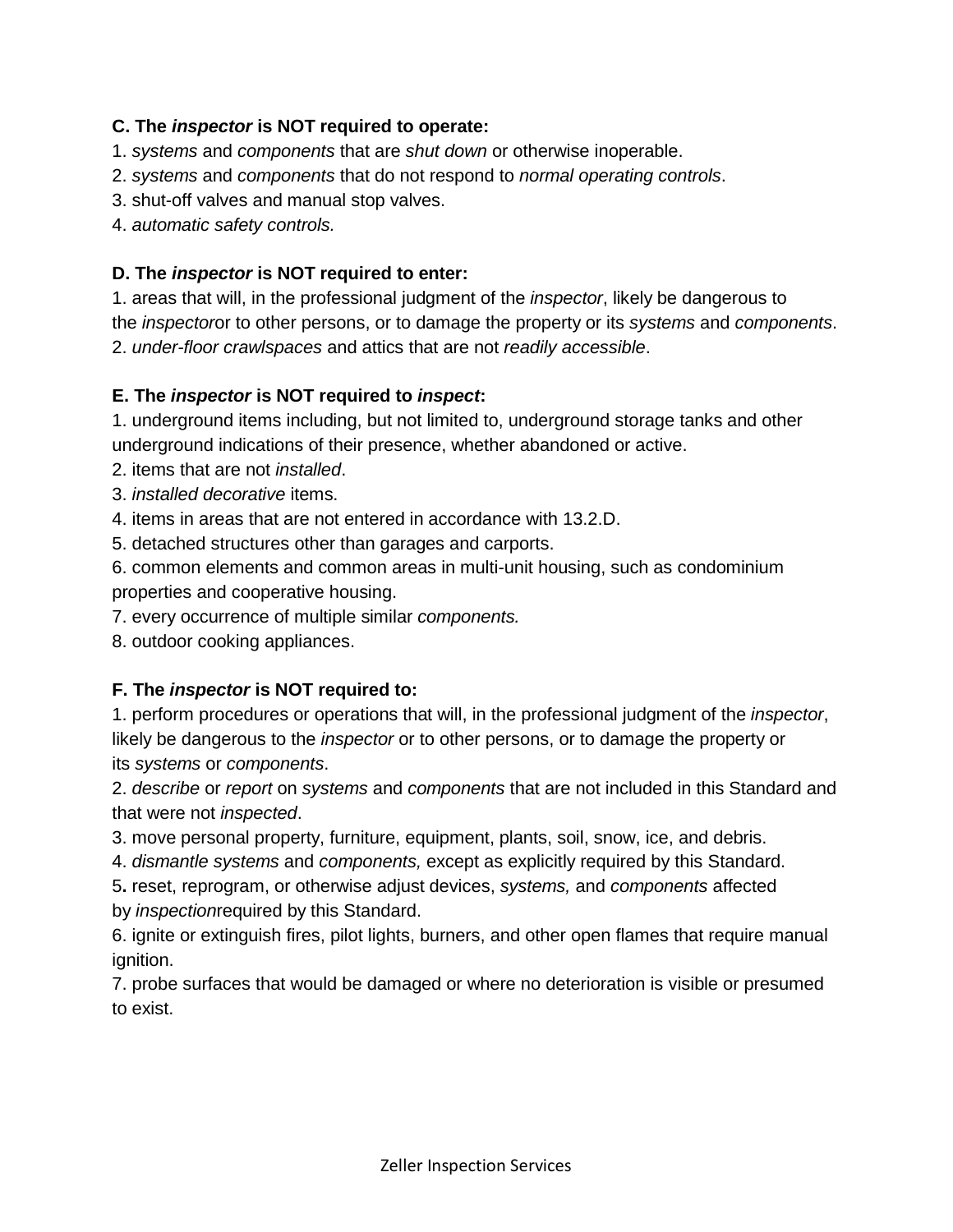# **Glossary of Italicized Terms**

# **14. GLOSSARY OF ITALICIZED TERMS**

**Automatic Safety Controls** Devices designed and *installed* to

protect *systems* and *components* from *unsafe* conditions

**Component** A part of a *system*

**Decorative** Ornamental; not required for the proper operation of the essential *systems* and *components* of a home

**Describe** To identify (in writing) a *system* and *component* by its type or other distinguishing characteristics

**Dismantle** To take apart or remove *components*, devices, or pieces of equipment that would not be taken apart or removed by a homeowner in the course of normal maintenance **Engineering** The application of scientific knowledge for the design, control, or use of

building structures, equipment, or apparatus

**Further Evaluation** Examination and analysis by a qualified professional, tradesman, or service technician beyond that provided by a *home inspection*

**Home Inspection** The process by which an *inspector* visually examines the *readily accessible systems* and *components* of a home

and *describes* those *systems* and *components* using this Standard

**Inspect** The process of examining *readily accessible systems* and *components* by (1) applying this Standard, and (2) operating *normal operating controls*, and (3) opening *readily openable access panels*

**Inspector** A person hired to examine *systems* and *components* of a building using this **Standard** 

**Installed** Attached such that removal requires tools

**Normal Operating Controls** Devices such as thermostats, switches, and valves intended to be operated by the homeowner

**Readily Accessible** Available for visual inspection without requiring moving of personal property, dismantling, destructive measures, or actions that will likely involve risk to persons or property

**Readily Openable Access Panel** A panel provided for homeowner inspection and maintenance that is *readily accessible*, within normal reach, can be opened by one person, and is not sealed in place

**Recreational Facilities** Spas, saunas, steam baths, swimming pools, exercise, entertainment, athletic, playground and other similar equipment, and associated accessories

**Representative Number** One *component* per room for multiple similar

interior *components* such as windows and electric receptacles; one *component* on each side of the building for multiple similar exterior *components*

**Roof Drainage Systems** *Components* used to carry water off a roof and away from a building